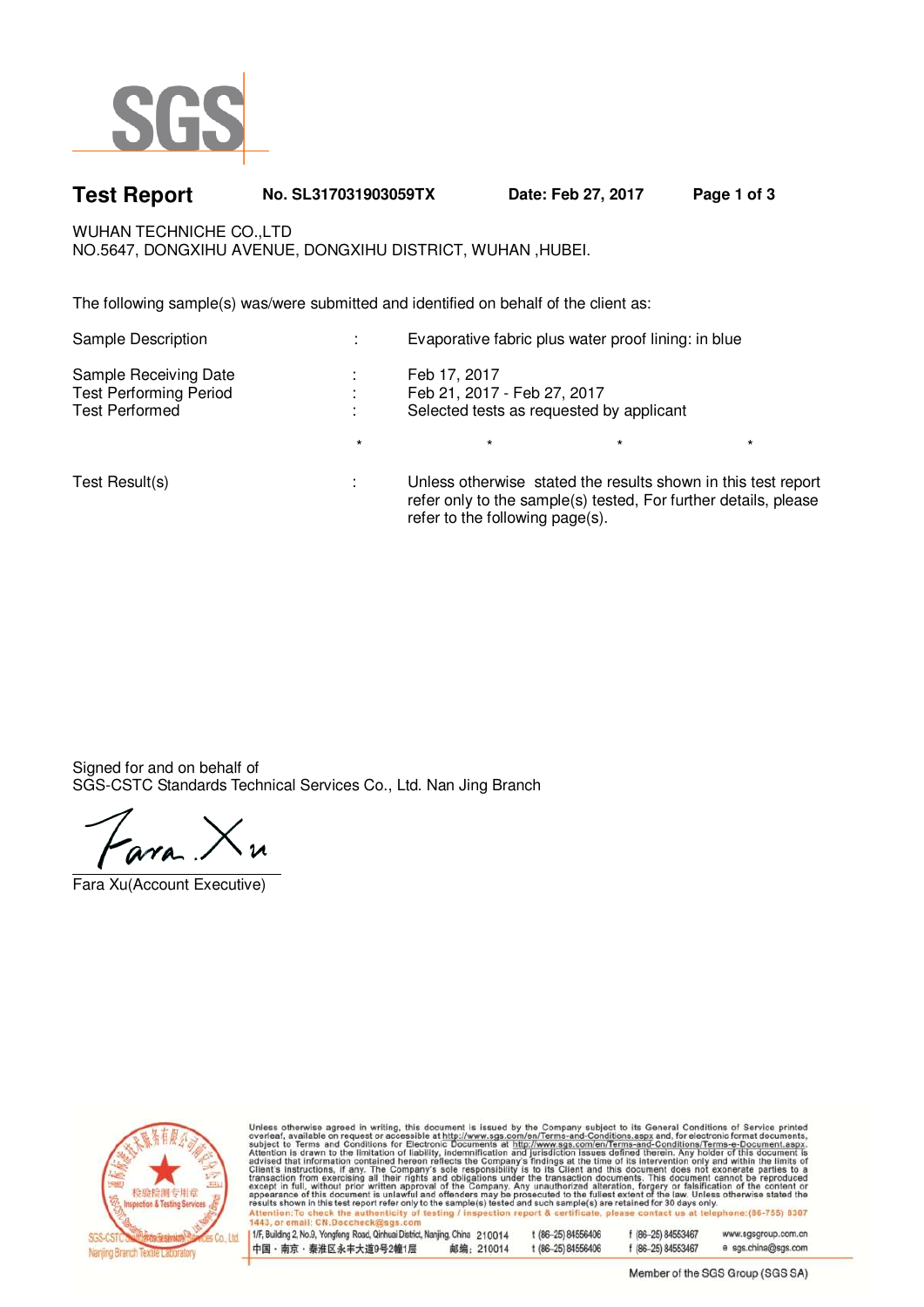

**Test Report No. SL317031903059TX Date: Feb 27, 2017 Page 2 of 3** 

### **Test Result:**

## **Ultraviolet Protection Factor / UPF#**

(BS EN 13758-1:2002)

Results:

| Mean UPF :         | 6324  |
|--------------------|-------|
| Std. Deviation:    | 599.6 |
| <b>UPF Rating:</b> | >50   |

Testing conducted in wavelength range 290-400 nm.

| Transmittance (%):      |      |
|-------------------------|------|
| Mean UVA (315-400 nm) : | 0.08 |
| Mean UVB (290-315 nm) : | 0.01 |

Instrument : UV-Vis Spectrophotometer model No. of Scans : 4

Remarks :

- (1) The results given apply only to the colour and weight of fabric tested. Unless otherwise stated the fabric is tested dry and relaxed.
- (2) This UPF Rating is for the fabric and does not address the amount of protection which is afforded by the design of the article. The manipulations involved in garment manufacture such as stretching and sewing may lower the UPF of the material.
- (3) The penetration offered by this fabric may be lessened :
	- (i) At points where the fabric is in close contact with the skin such as across the shoulders
		- (ii) If the fabric is stretched
		- (iii) If the fabric is wet
		- (iv) With time due to effects of normal wear.
		- Note: Graph Appendix is attached

#### **#: This test was carried out by SGS-CSTC Shanghai lab.**



Unless otherwise agreed in writing, this document is issued by the Company subject to its General Conditions of Service printed<br>overleaf, available on request or accessible at http://www.sgs.com/en/Terms-and-Conditions.as Attention: To check the auth<br>1443, or email: CN.Docchec enticity of

| I/F, Building 2, No.9, Yongfeng Road, Qinhuai District, Nanjing, China 210014 |            | (86–25)84556406       | f (86-25) 84553467 | www.sgsgroup.com.cn |
|-------------------------------------------------------------------------------|------------|-----------------------|--------------------|---------------------|
| 中国・南京・秦淮区永丰大道9号2幢1层                                                           | 邮编: 210014 | $*(86 - 25) 84556406$ | f (86-25) 84553467 | e sgs.china@sgs.com |